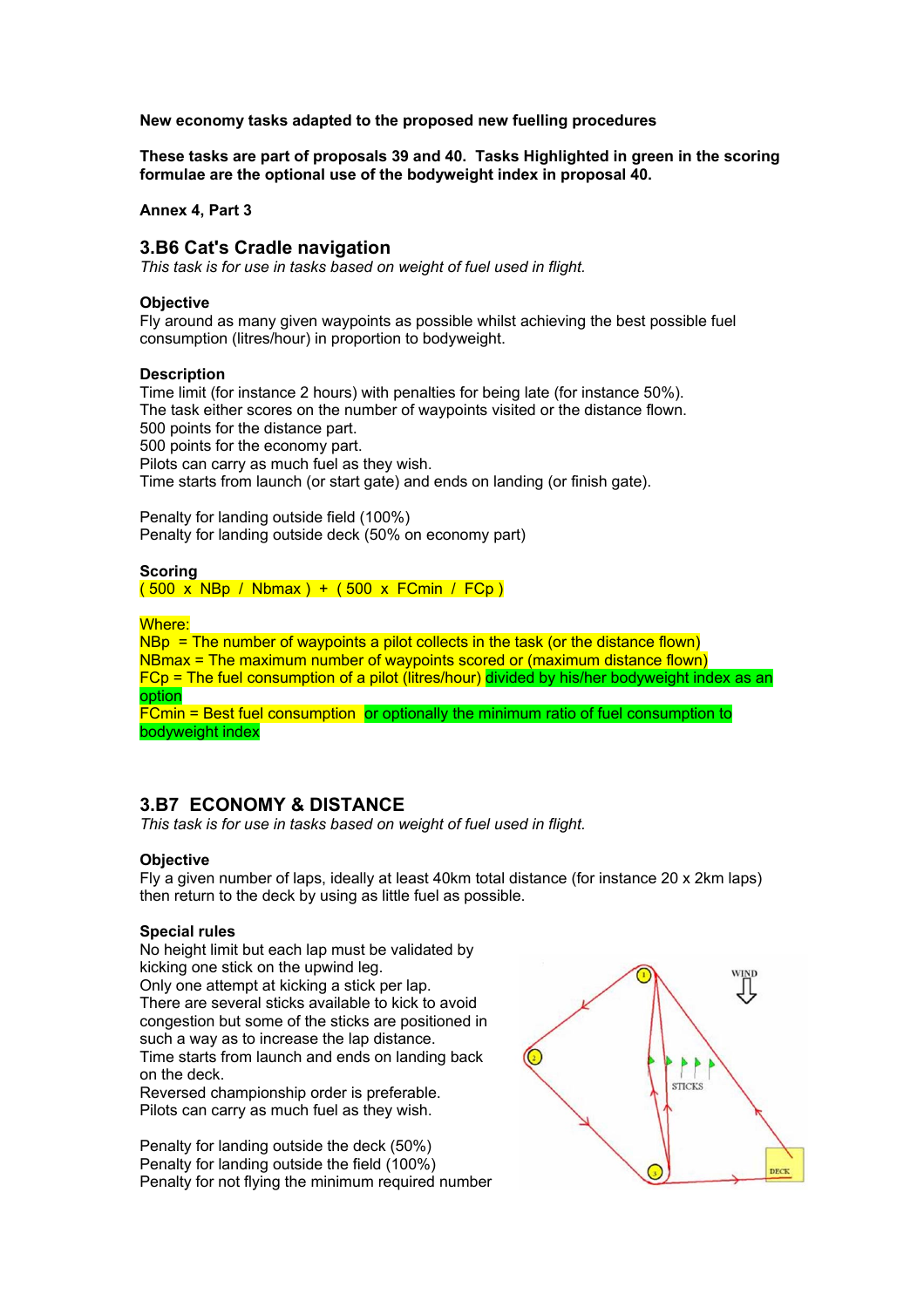of laps (100%) No penalty for flying more laps than the required number

**Scoring**  ( 1000 x FUmin / FUp ) Where: FUp = The amount of fuel used by a pilot to fly the task optionally divided by his/her bodyweight index FUmin = The minimum amount of fuel used or optionally the minimum ratio of amount of fuel used to bodyweight index

*Note: By not imposing a maximum height, we can make this task much safer, even in windy conditions. Loggers should be used. Laps should be big enough to cater for many pilots, now able to fly the whole task. Overtaking would be easier and much safer with more height and the bigger laps. Keeping track of the number of laps flown is a skill in itself and if pilots have doubts, then they may have to fly more laps to avoid penalties.* 

*Marshals would only have to take a note of pilots failing to kick a stick with a view to void those laps.* 

*This task is still primarily a pure economy task but the kicking sticks, the climbing back to a safe height, the keeping count, the improved overtaking and the full participation of every pilot have the potential to make this task real fun, much safer and a great spectacle for the public.* 

# **3.B8 PURE ECONOMY**

*This task is for use in tasks based on weight of fuel used in flight.* 

## **Objective**

Get airborne for at least one hour and achieve the best possible fuel consumption (litres/hour) in proportion to bodyweight.

## **Special rules**

Pilots are timed for their duration, from launch to landing. The amount of fuel used, divided by the duration gives the fuel consumption (litres/hour), then optionally is divided by the

### bodyweight index.

Penalty for flying less than one hour (50%) Penalty for landing outside the deck (50%) Penalty for landing outside field (100%) There is a land-by time with penalty thereafter (100%) Pilots can carry as much fuel as they wish.

Example of formula: ( 1000 x FCmin / FCp ) Where: FCp = The fuel consumption of a pilot (litres/hour) optionally divided by his/her bodyweight index FCmin = The minimum fuel consumption or optionally the minimum ratio of fuel consumption to bodyweight index

The only incentive for a pilot to stay airborne for much longer than one hour is to improve on the overall fuel consumption, by using outside energy such as thermals.

# **3.B8 SPEED TRIANGLE AND OUT AND RETURN**

*This task is for use in tasks based on weight of fuel used in flight.* 

## **Objective**

Fly around a circuit (for instance a triangle) in the shortest possible time and then fly as far as possible in the direction of the pilot's choice before returning to the deck, whilst achieving the best possible fuel range (km/litre) for the whole flight.